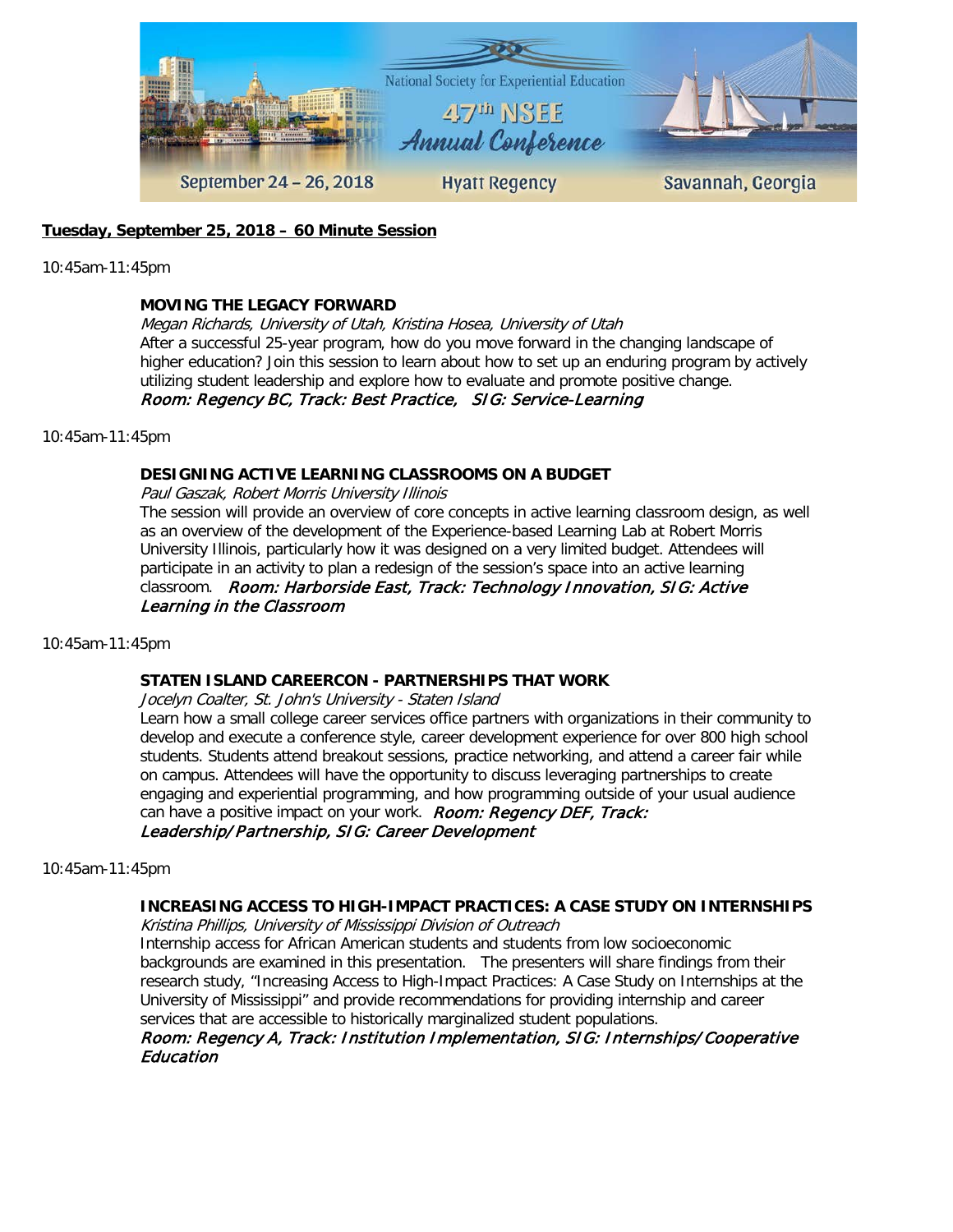

10:45am-11:45pm

### **SCALING SERVICE LEARNING THROUGH FACULTY DEVELOPMENT**

Shara Lee, Valencia College, Dr. Robyn Brighton

Through this interactive workshop, participants will determine the existing need for civic engagement at their institution and within their community. Valencia College will showcase a faculty development experience to prepare faculty to infuse Service Learning into an existing course by linking curriculum outcomes to meaningful service in the community. Participants will apply session content to their institution to determine the value and feasibility of implementing a scaling strategy. Room: Verelst/Percival, Track: Scholarship/Faculty Development, SIG: Assessment, Evaluation & Research

1:30pm-2:30pm

## **EXPERIENTIAL LEARNING IN CANADA: FOCUS ON COMMUNICATION STUDIES**

Sandra Smeltzer, Western University,

In Canada, provincial governments are urging higher education institutions to expand their experiential learning offerings. Yet, many programs are struggling to ensure their activities meet the NSEE's principles of good practice. This session will provide an overview of recent shifts in provincial-level policy and praxis, focusing on Ontario, followed by an in-depth examination of how the upsurge in experiential learning has impacted communication studies, which has paid little attention to this form of pedagogy. Room: Verelst/Percival, Track: Best Practice, SIG: Assessment, Evaluation & Research

## 1:30pm-2:30pm

## **EXPERIENTIAL EDUCATION AND INSTRUCTIONAL TECHNOLOGY: ADAPTING FACE-TO-FACE COURSES TO ONLINE SPACES**

Molly Scanlon, Nova Southeastern University, Tatjana Martinez, Nova Southeastern University, Judith Slapak-Barski, Nova Southeastern University, Marti Snyder, Nova Southeastern University, Teri Williams, Nova Southeastern University

In an effort to sustain institutional change championing experiential education, the members of this panel collaborated on the facilitation of a series of professional development workshops. One of the workshops, a session on adapting experiential coursework to online spaces, was specifically developed in response to a need identified by faculty themselves. This presentation will share the literature and best practices behind this workshop and engage audience members in a truncated version of the workshop's activities. Room: Regency BC, Track: Best Practice, SIG: Faculty Development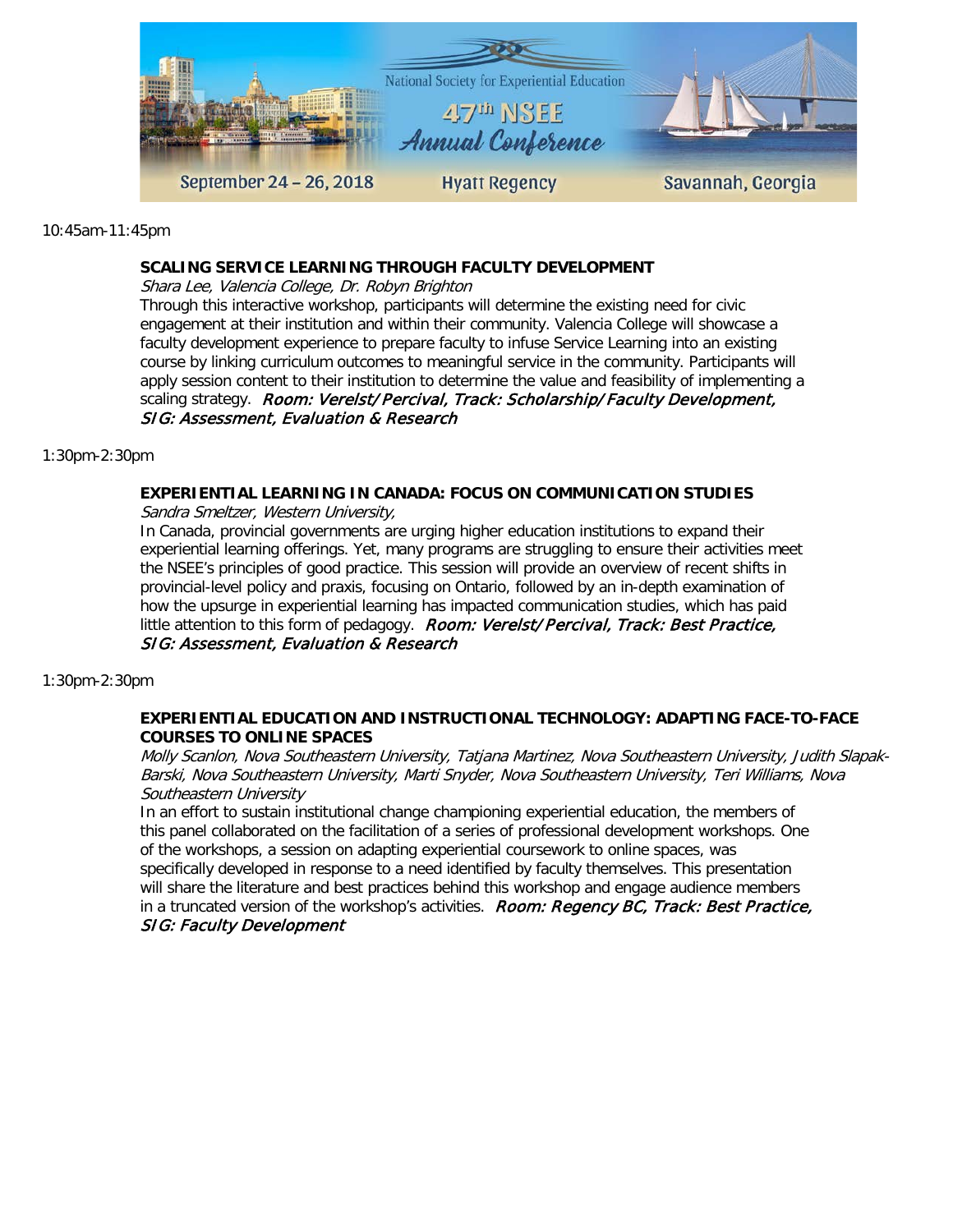

1:30pm-2:30pm

## **BUS102 CAREER CERTIFICATE PROGRAM: A COLLABORATIVE MODEL FOR STUDENT CAREER DEVELOPMENT**

### Bill Morgan, Michigan State University,

Michigan State University has more than 7,000 international students, many without real-world work experience. This unique collaboration between four unconnected departments resulted in an innovative program designed to integrate real-world work experiences in a professional development class for international students. According to Kolb, learning happens when knowledge is created through the transformation of experience. Key to the BUS102 integrated career certificate program is a guided personal reflection process that overlaps with each student's work experience. Room: Harborside East, Track: Leadership/Partnership, SIG: Career Development

#### 1:30pm-2:30pm

## **BUILDING SUPPORTIVE RELATIONSHIPS FOR IMPACTFUL INTERNSHIP EXPERIENCES**

Alan Grose, The Washington Center for Internships & Academic Seminars,

Evidence suggests that college graduates who had both the right experiences and the right supportive relationships in college are more likely to go on to be engaged in the workplace and to be thriving in multiple dimensions of well-being. Building from the Gallup-Purdue Index Reports and the results of a survey by Gallup of the alumni of The Washington Center's Academic Internship Program, this session will explore how to cultivate impactful supportive relationships in internships. Room: Regency DEF, Track: Best Practice, SIG: Active Learning in the Classroom

#### 2:45pm-3:45pm

## **FIRST GENERATION STUDENTS IN INTERNSHIP: BARRIERS AND BENEFITS**

Adry Clark, Western Oregon University, NA

First generation students face barriers as the first in their family to enter professional, middleclass work environments. Internship is an ideal transition from college to career, but little is known about addressing these students' unique need for support. Learn about recent research and practice competencies related to class and ways to improve first generation students' access and benefit from this critical career development event. Room: Harborside East, Track: Best Practice, SIG: Interships/Cooperative education

#### 2:45pm-3:45pm

#### **BREAK FOR CHANGE: CREATING SUSTAINABLE SERVANT LEADERSHIP AND ENGAGEMENT EXPERIENCES**

Sarah Miller, University of Rhode Island, Brianne Neptin, bneptin@uri.edu When we offer holistic student leadership opportunities that challenge existing comfort zones and boundaries, we can foster authentic learning experiences where students connect scholarship to real-world issues. Since 2009, the University of Rhode Island's student facilitated Alternative Spring Break (ASB) program (URI Service Corps) has become an anchor community based experiential opportunity. This interactive session will include an overview of ASB, sample activities and resources, and opportunities to examine and discuss ASB program implementation. Room: Verelst/Percival, Track: Best Practice, SIG: Assessment, Evaluation & Research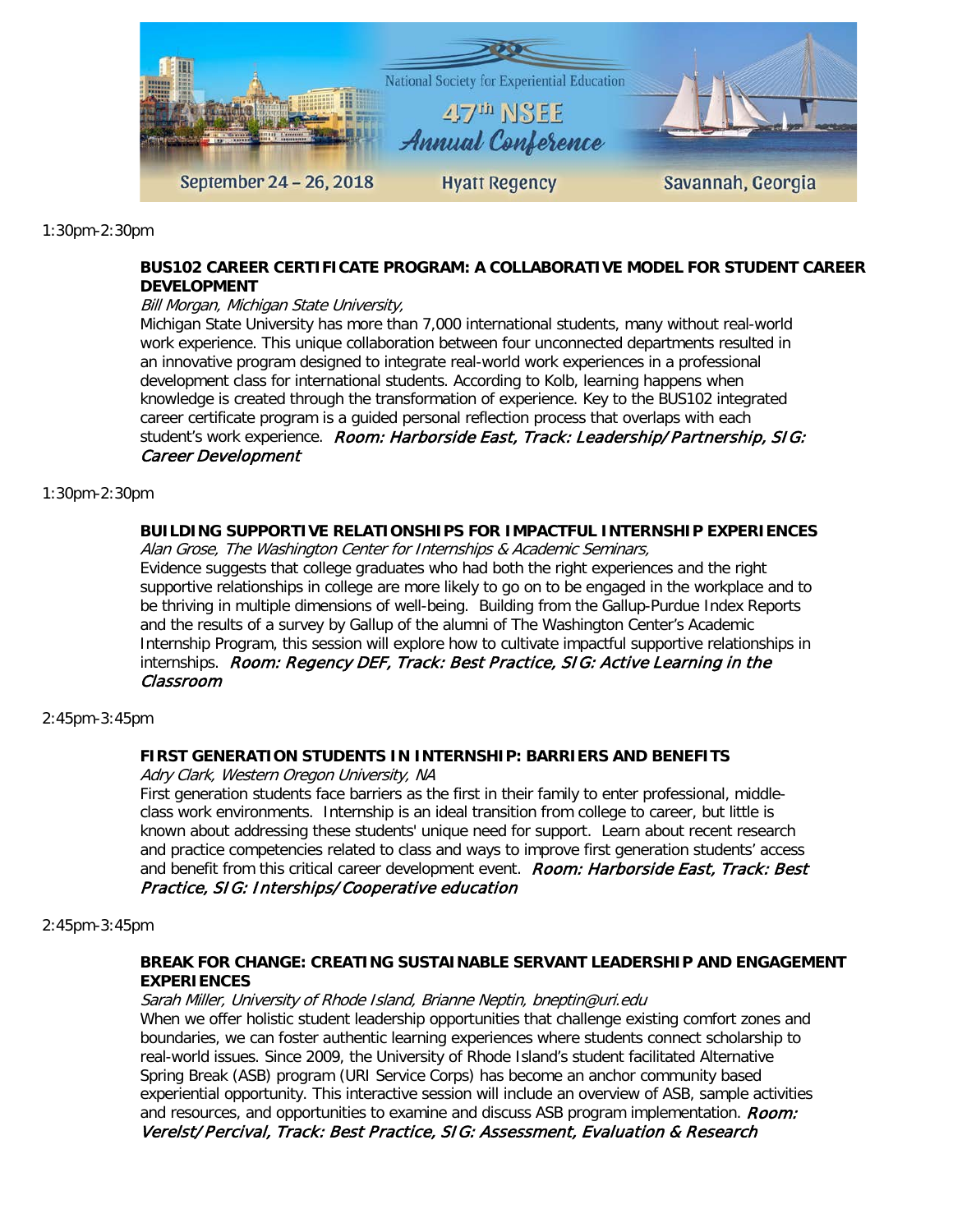

2:45pm-3:45pm

#### **ALL HANDS ON DECK: ESTABLISHING A HIGH-IMPACT, CROSS-FUNCTIONAL EXPERIENTIAL TEAM**

Renee Houston, University of Puget Sound, Alana Hentges

To strengthen and expand experiential learning, Puget Sound launched a leadership team of diverse faculty and staff that resulted in a broad array of new programs and curriculum-based opportunities. Learn how the team established goals, developed collaborative processes, and inspired the campus to embrace experiential learning. This session will also engage participants in a reflective process to identify opportunities to expand or strengthen their programs via datadriven initiatives, campus connections, and shifting campus culture. Room: Regency DEF, Track: Institution, SIG: Active Learning in the Classroom

2:45pm-3:45pm

#### **EXPERIENTIAL EDUCATION AS AN EFFECTIVE PEDAGOGY FOR TEACHING SOCIAL ENTREPRENEURSHIP**

#### Bernard Turner, Belmont University,

Belmont University's undergraduate social entrepreneurship degree, now in its tenth year, was the first major of its kind in the nation. This interactive workshop will highlight the importance of utilizing experiential education as an effective pedagogy for teaching social entrepreneurship. Experiential education is integrated throughout the curriculum. The presenter will discuss best practices such as the impact of utilizing experiential education on students, community partnerships, and the university. Room: Regency A, Track: Best Practice, SIG: Career Development

#### 2:45pm-3:45pm

## **CANCELLED - BREAKING DOWN THE SILOS USING EXPERIENCIAL LEARNING**

Kristy McDonald, Northwestern Michigan College, Brandon Everest

Experiential learning is the vehicle to which we help students develop the entire person and not just a specific skills set. How can we use this same model that we know works with students to engage the entire person in the case of the faculty? This session will explore a semester long service learning project between a business communication class and a sociology course focused on community hunger and homelessness that has shifted the way we engage the student and the faculty.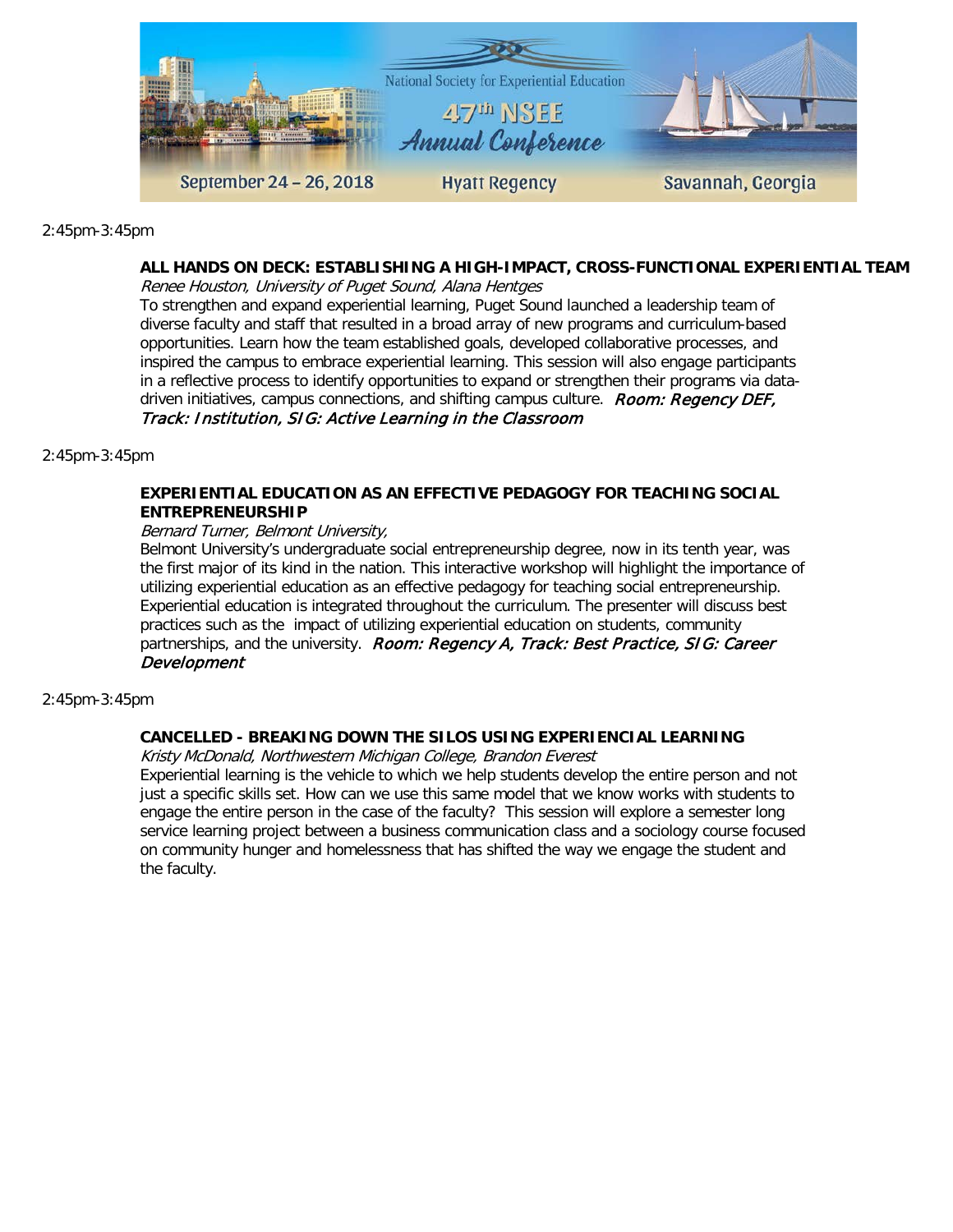

## **Tuesday, September 25, 2018 – 90 Minute Session**

4:00pm-5:30pm

## **THE CAREER PLAYBOOK: ENGAGING STUDENTS THROUGH ONLINE TRAININGS**

Urszula Zalewski, Stony Brook University

We are breaking boundaries by developing the professional presence and workplace etiquette of our students through technology. Students are used to the instant and quick satisfaction and by using social media, iMovie, Adobe Connect, QuickTime and other eLearning tools, we apply best practices in cost-effective online methods to meet demands of tech-savvy students. Join the conversation on how to create more interactive online skill-based webinars, trainings, presentations that can reach thousands of students faster and more efficient.

## Room: Regency A, Track: Best Practice, SIG: Active Learning in the Classroom

#### 4:00pm-5:30pm

## **MINDING THE BOOGEYMAN: A DECADE OF FACING FEARS**

Kevin Meyer, University of Mount Union,

The Face your Fear Project is an interactive research study that brings the world of mental health to life, teaching how therapeutic methods can be applied to treat anxiety. Students master efficacious therapeutic techniques as roller-coaster phobias are treated in real-time. Participants will learn how assignments have been crafted to teach empathy, compassion, and research skills in a supportive environment, and what students who have completed this experience take with them into their future endeavors. Room: Regency DEF, Track: Best Practice, SIG: Active Learning in the Classroom

4:00pm-5:30pm

## **TRAINING LEADERS FOR TRANSFORMATION: GROUP AND SOCIAL IDENTITY DEVELOPMENT MODELS**

Lisa Morde, Kent State University,

Experience an interactive leader training to support transformational experiences. Gain researchbased models and meaningful activities that can be adapted to a variety of trainings and orientations for faculty, staff and students. 1) Connecting in a disconnected, social-media riddled world. 2) Understanding systemic social problems, embracing diversity, and discussing difference in a polarized political climate. 3) Action planning for ongoing engagement and lifelong learning. Room: Regency BC, Track: Best Practice, SIG: Cross-Cultural Awareness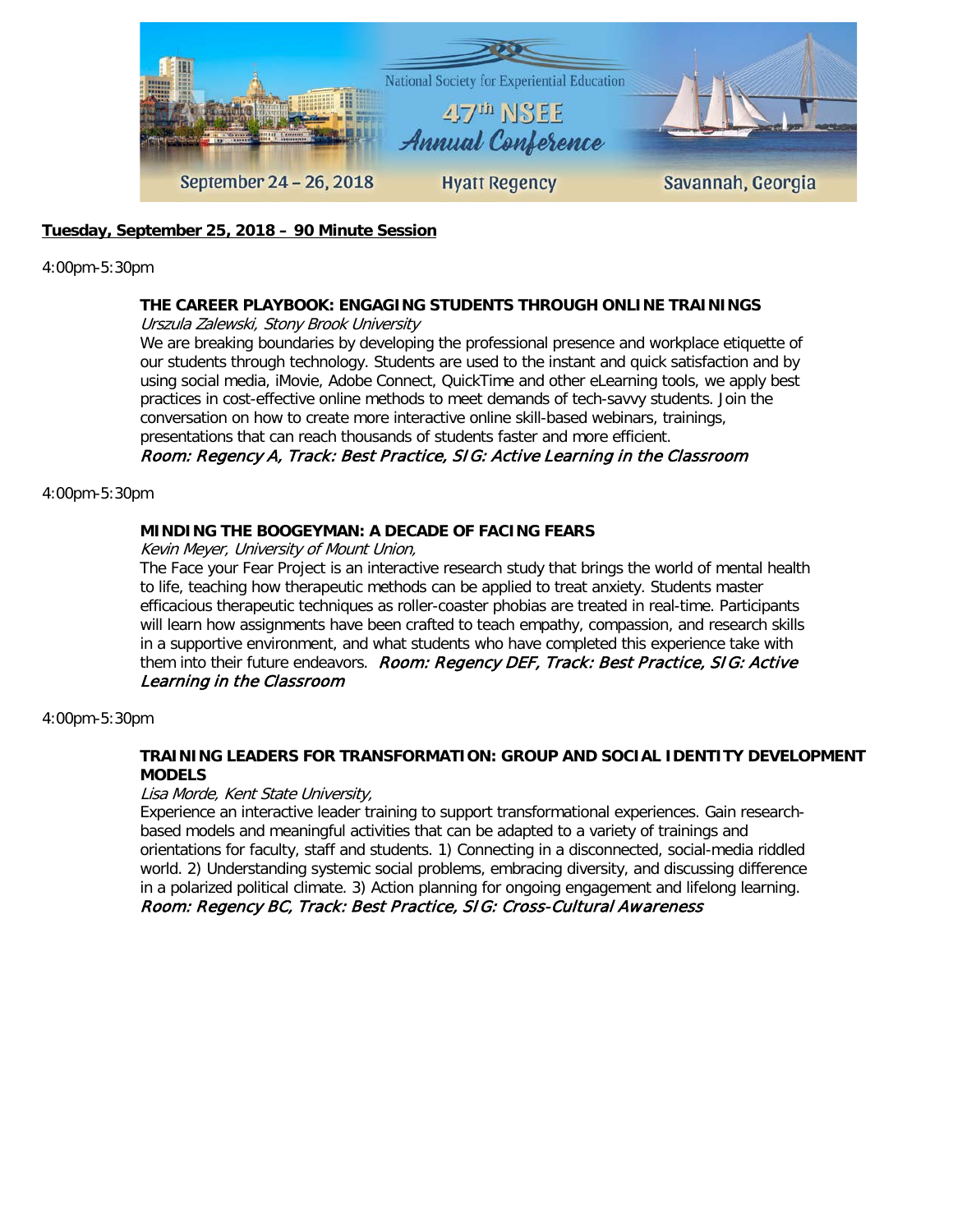

## **Tuesday, September 25, 2018 – 90 Minute Roundtable - Harborside East**

4:00pm-5:30pm

## **IMPLEMENTING EXPERIENTIAL EDUCATION: A CURRICULUM RUBRIC FOR THE EIGHT PRINCIPLES**

Christopher Gilson, Northwestern State University of Louisiana,

The Eight Principles of Good Practice are the heart of Experiential Education. If we are to be successful in "sailing our ships forward," the Eight Principles are our best navigational charts. To facilitate implementation of experiential education coursework across all programs, Northwestern State University of Louisiana developed a curriculum rubric based on the Eight Principles of Good Practice. This roundtable will introduce the new rubric and discuss challenges of the implementation process. SIG: Assessment, Evaluation & Research

4:00pm-5:30pm

# **EXPERIENTIAL LEARNING PROJECTS: SUCCESSES, CHALLENGES, AND REFLECTION**

Jon Boroshok, Southern New Hampshire University,

Engage the audience through storytelling and discussion. Session/roundtable will look at incorporating experiential learning via business/nonprofit partnerships and class projects. Discuss successes, challenges/roadblocks, and share actual student reflection. How students can market their experiences to potential employers. Presentation of actual projects, followed by informal brainstorming. Audience will leave session inspired and armed with ideas to take back to their own classrooms. SIG: Active Learning in the Classroom

4:00pm-5:30pm

### **GENDERED TRANSITIONS: PRELIMINARY DATA ON WOMEN'S EXPERIENCE OF EXPERIENTIAL LEARNING**

Rebecca Burwell, Chicago Semester/Trinity Christian College, Dr. Mackenzi Huyserorg Our research focuses on the experience of undergraduate women attending an urban experiential learning program. Through two years of conducting entrance and exit interviews our major findings showed that engaging in experiential learning in a context that was unfamiliar was transformative, not only in terms of the content of their learning, but also for their personal growth. Our data suggest the importance of experiential education to nurturing women's confidence in their personal and professional lives. **SIG: Career Development** 

#### 4:00pm-5:30pm

## **CANCELLED-MINDFULNESS AND CONTEMPLATIVE PRACTICES FOR UNDERGRADUATES**

Beverley McGuire, University of North Carolina Wilmington, Jacquelyn Lee, University of North Carolina Wilmington

This session will discuss ways of incorporating mindfulness and other contemplative practices into undergraduate courses and curricula, including first year seminars, learning communities, writing intensive courses and capstones. Mindfulness involves paying attention intentionally and nonjudgmentally, noticing habits of the mind without automatically reacting. Mindfulness and contemplative experiences can improve student learning and have also been shown to increase attention and focus, develop self-regulation, strengthen empathy, facilitate positive interpersonal climate, and improve wellbeing and socio-emotional development.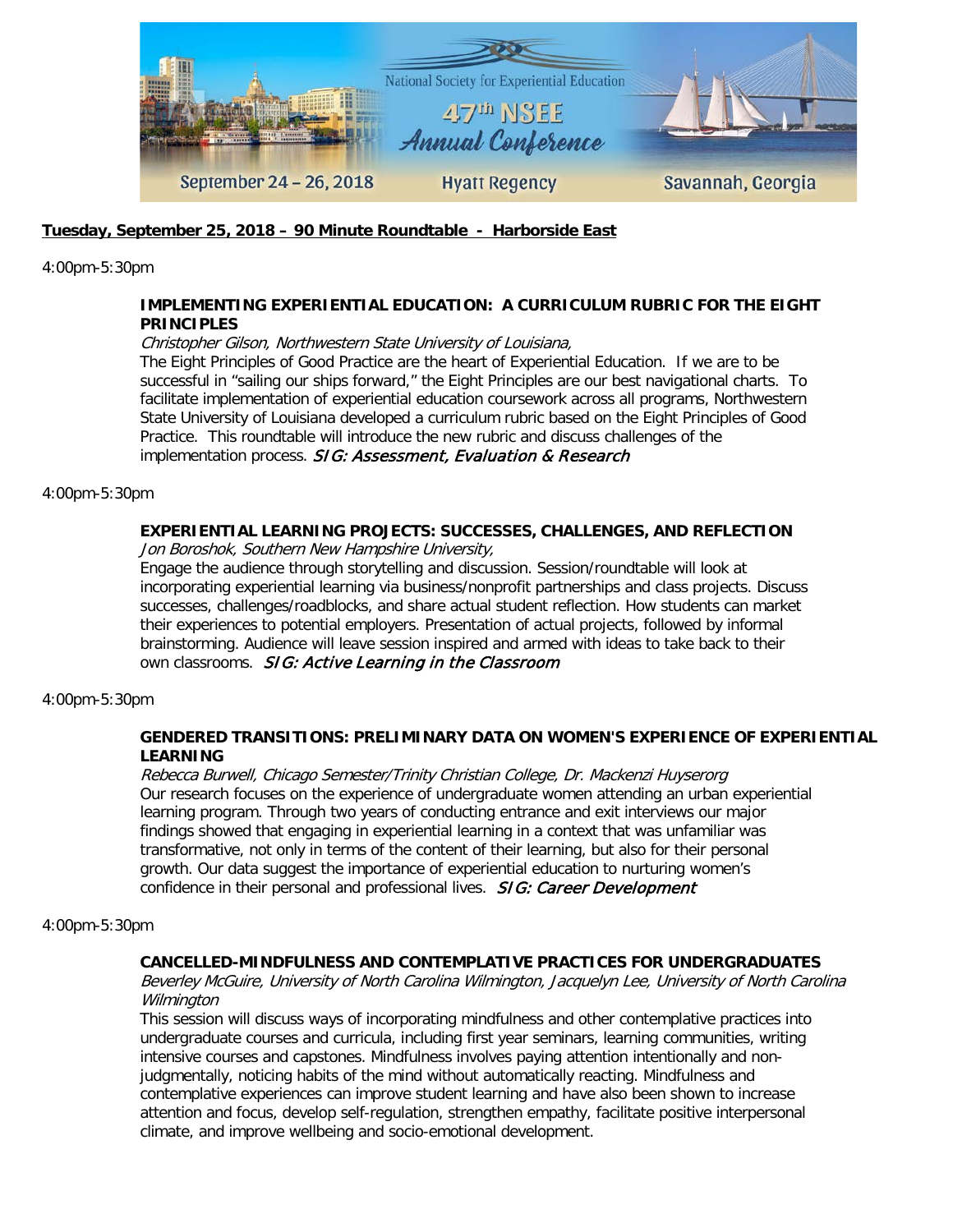

4:00pm-5:30pm

#### **A COLLABORATIVE APPROACH TO SERVICE-LEARNING IN HIGH-SCHOOL**

David DiPietro, Brock University,

In an effort to increase local enrollment and better prepare high-school students for experiential learning in University, our Goodman School of Business has partnered with two local Grade 11 classes to run a high-school service-learning project. Under the mentorship of current Goodman Business students, the high-school classes work on a credit-based service-learning project with a local community partner and present their findings in a consulting style pitch.

#### SIG: service-Learning

4:00pm-5:30pm

## **JUST SAY YES: COMMUNITY AND CAMPUS PARTNERSHIPS FOR ENRICHING EXPERIENTIAL EDUCATION**

#### Andrea Bard, Southern New Hampshire University,

This workshop will provide participants with a number of examples of partnerships that have been formed with both on and off campus organizations which have enhanced the experiential learning of students within the classroom. Participants will be given the opportunity to generate ideas of partnerships for their own institutions as well as ways to incorporate experiential learning from these partnerships into their classrooms. Assessment and reflection ideas will also be created and discussed. SIG: Active Learning in the Classroom

4:00pm-5:30pm

#### **DIGITAL WELLNESS: NAVIGATING TECHNOLOGICAL WATERS WITH ANALOG**

Tasha Seegmiller, Southern Utah University,

The demand for technological competency within communities and workplaces continues to grow, so student opportunities to practice successful digital wellness must also increase. Digital wellness results from balancing digital & analog tools and interactions in a mindful manner. Educators who engage students via hybrid (online & face-to-face) learning experiences can provide more comprehensive educational opportunities and better prepare students for successful navigation of their future. SIG: Active Learning in the Classroom

4:00pm-5:30pm

## **MUSTANGS MAKE A DIFFERENCE: IMPLEMENTING A CAMPUS-WIDE DAY OF SERVICE**

Christine Moran, Stevenson University, Dr. Kimberly Pause Tucker

"Service" is valued on most campuses; however, coordinating large groups of students to participate in off-campus service activities can be expensive and present many logistical challenges. To circumvent these problems, we will describe how to implement a campus-wide day of service, which does not involve off-campus travel. Mustangs Make a Difference Day (MMDD) has engaged hundreds of students annually and expanded from an extracurricular activity into a core component of the First Year Seminar course. SIG: Active Learning in the Classroom